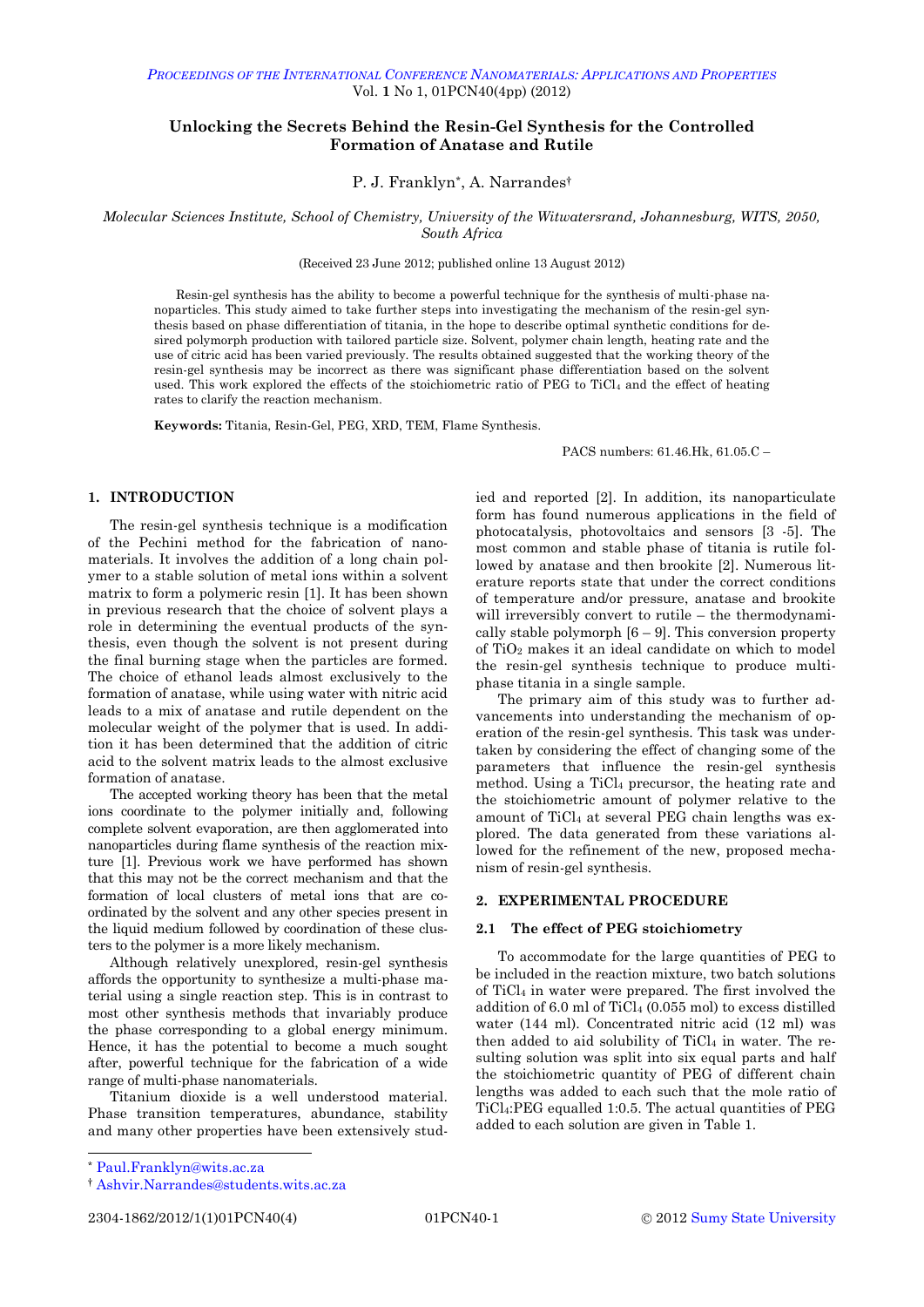## P.J. FRANKLYN, A. NARRANDES *PROC. NAP* **1**, [01PCN40](#page-0-0) (2012)

For the second batch solution\*, 1.5 ml of TiCl<sup>4</sup> (0.014 mol) was added to 36 ml excess distilled water followed by 3 ml of concentrated nitric acid. After the solution had been split into 3 equal parts, half the stoichiometric amount of PEG was added to each solution as given in table 1.

**Table 1** – Amounts of PEG of varying molecular weight used for synthesis in a 1:0.5 stoichiometric ratio with TiCl4. PEG marked with a \* came from a second batch.

| Average poly-<br>mer molecular<br>weight $/g$ mol <sup>-1</sup> | Theoretical<br>amount required for<br>stoichiometry/g | Actual<br>amount used<br>/g |
|-----------------------------------------------------------------|-------------------------------------------------------|-----------------------------|
| 200                                                             | 0.92                                                  | 0.918                       |
| 400                                                             | 1.84                                                  | 1.91                        |
| 1500                                                            | 6.885                                                 | 6.92                        |
| 3000                                                            | 13.77                                                 | 13.50                       |
| 4000                                                            | 18.20                                                 | 18.20                       |
| 6000                                                            | 22.22                                                 | 22.28                       |
| 8000                                                            | 36.72                                                 | 36.72                       |
| 10000*                                                          | 22.75                                                 | 22.86                       |
| 12000*                                                          | 27.30                                                 | 27.30                       |
| 20000*                                                          | 45.50                                                 | 45.77                       |

For the synthesis of the stoichiometric equivalent ratio (TiCl4:PEG in a 1:1 ratio), two batch solutions were prepared for the same reason described above. For the first batch, TiCl<sup>4</sup> (2.5 ml, 0.023 mol) was added to 60 ml distilled water and 5 ml of concentrated nitric acid was then introduced. The actual amount of polymer added to each solution is given in Table 2.

The second batch<sup> $\ddagger$ </sup> involved the addition of 0.75ml of TiCl<sup>4</sup> (6.8 mmol) to 18 ml of distilled water followed by 1.5 ml of concentrated nitric acid. Appropriate amounts of different molecular weight PEG were then added to the three equally divided solutions (table 2).

Each mixture mentioned above was stirred and heated sufficiently to ensure complete homogeneity; and prepared in duplicate to allow for two different heating rates prior to fame synthesis.

**Table 2** – Amounts of PEG of varying molecular weight used for synthesis in a 1:1 stoichiometric ratio with TiCl4. PEG marked with ‡ came from a second batch

| Average poly-                  | Theoretical         | Actual      |
|--------------------------------|---------------------|-------------|
| mer molecular                  | amount required for | amount used |
| weight $/g$ .mol <sup>-1</sup> | stoichiometry/ $g$  | /g          |
| 200                            | 0.92                | 0.92        |
| 400                            | 1.84                | 1.89        |
| 1500                           | 6.885               | 6.87        |
| 3000                           | 13.77               | 13.50       |
| 4000                           | 18.20               | 18.20       |
| 6000                           | 22.22               | 22.29       |
| 8000                           | 36.72               | 36.72       |
| 10000‡                         | 22.75               | 22.76       |
| 12000‡                         | 27.29               | 27.490      |
| 20000#                         | 45.48               | 45.21       |

# **2.2 Variation in the heating rate**

Following the complete evaporation of excess solvent from each polymer mixture, two different heating methods were used to engage flame synthesis of the polymer.

The first method involved the conventional heating of the polymer mixture. Each mixture was added into a crucible. The crucible was placed in a sand bath (so as to ensure uniform heating) and heated until each mixture had reached its auto-ignition point. A flame source was then used to ignite each sample. The black appearance of the samples suggested that a carbon coating had been deposited onto the nanoparticles, hence each sample was allowed to cool before being calcined in a muffle furnace at 773 K for one hour.

The second heating method involved heating a cast iron vessel to 1173 K in a muffle furnace. Following complete evaporation of excess solvent from each mixture, the molten polymer gel was added to the vessel. As was expected, due to the high temperatures, the polymer samples spontaneously ignited on account of them passing their flash points. The excessive temperatures also promoted the calcination of each sample immediately following polymer pyrolysis.

## **2.3 Characterization and Analysis**

PXRD and TEM were used as the main forms of characterization techniques to deduce the presence of the different phases and particle sizes of titania.

A Bruker D2 Phaser diffractometer using Co Kα radiation in conjunction with a 0.6 mm slit and primary and secondary soller slits at 2.5°. A LYNXEYE® detector was used with this diffractometer. Each sample was placed on a zero background sample holder and analysed between 20° and 60° 2θ angles in increments of 0.026°. TEM analysis was used to confirm the data obtained using XRD. A Tecnai F20 at 200 kV was employed for this task.

The Spurr and Myers equation was used to determine the mass per cent of anatase and rutile produced in each sample synthesised. The equation considers the intensities of the anatase (101) and rutile (110) peaks and has an inherent 5 % error by mass. Particle size analysis was performed using the instrumentally corrected Scherrer equation with  $K = 0.91$ .

#### **3. RESULTS AND DISCUSSION**

It should be noted here that crystallite size data was only obtained from samples that showed significant amounts of either polymorph. Using the current data extraction method for crystallite size analysis, a significantly non-intense peak was difficult to analyse for crystallite size and phase composition data.

#### **3.1 Conventional heating**

Figures 1 and 2 compare the mass per cent of anatase and rutile formed across a range of PEG molecular weights at different mole ratios using the conventional heating rate. Comparing these figures, it is apparent that the ratio of metal ions to PEG had a significant bearing on the phase that was produced. When half as much PEG was employed, the amount of rutile appeared to increase across the range of PEG chain lengths. However, when the mole ratio of PEG to Ti ions was the same, the amount of rutile decreased as a function of increasing polymer chain length. This effect may be explained in terms of a protecting effect inferred by the polymer on the forming nanoparticle. If this is thought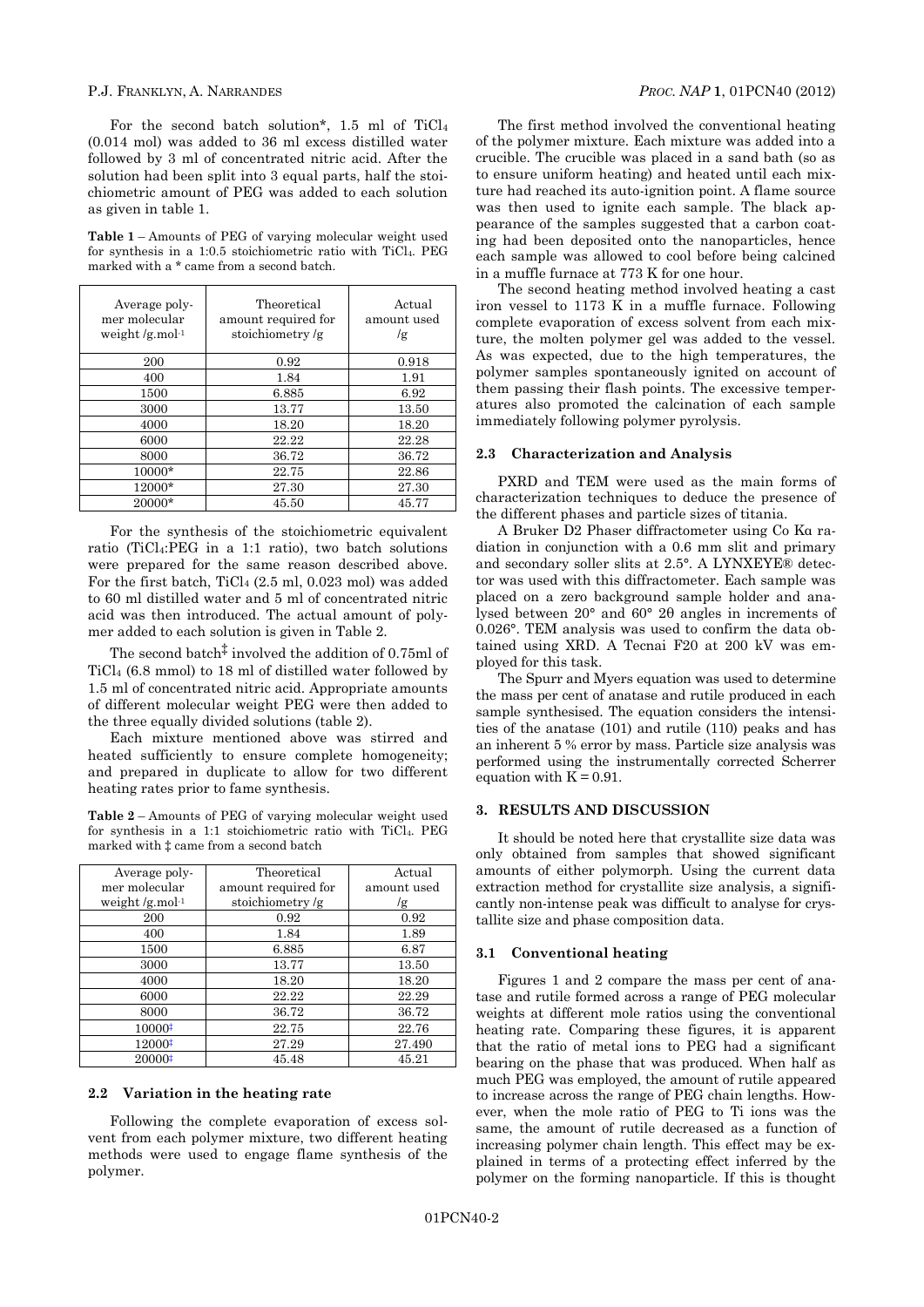UNLOCKING THE SECRETS BEHIND THE… *PROC. NAP* **1**, [01PCN40](#page-0-0) (2012)

to be true then the greater the amount of polymer within any sample, the greater the protecting effect will be and the less likely anatase will convert to rutile.



**Fig. 1** – Variation of anatase and rutile mass per cent and particle size formed as function of increasing PEG molecular weight in a Ti:PEG 1:0.5 conventional heat synthesis

The amount of anatase formed does not exhibit a similar trend. In figure 2, it is clear that the amount of anatase formed across the range of PEG molecular weights first increases then decreases. Longer chain lengths promote the formation of anatase.



**Fig. 2** – Variation of anatase and rutile mass per cent and particle size formed as function of increasing PEG molecular weight in a Ti:PEG 1:1 conventional heat synthesis

The relationship between particle size and the amount of each phase formed was interesting. For both anatase and rutile, larger particles were formed when the amount of that particular phase was lower for a given sample. This inverse relationship may serve as a means to refine a component of the mechanism of the resin-gel synthesis in the following manner: it is assumed that during the burn process, reaction chambers are formed that contain the developing nanoparticle. These chambers are governed by the size of the polymer chain post flame induced scission. The size of the chamber will govern the size of the nanoparticles. If there is very little space, only anatase will form. Given the small, cubic nature of the particles (as witnessed in HRTEM – figure 3) it is possible that these anatase particles will form in great numbers.

This will result in large amounts of small anatase particles being formed. If however, the reaction chamber is larger, anatase will convert to rutile nanorods (figure 4A). If the chamber is bigger still, the formed nanorods will cluster together around a single crystal axis into a ball (figure 4B). Therefore, large rutile particles are formed in small numbers.



**Fig. 3** – Anatase nanoparticles with approximate cubic morphology from short-chain PEG synthesis



**Fig. 4** – A) Rutile particles forming nanorods. B) Rutile nanorods clustering into a nanoball

As was expected, particle size increased dramatically post-calcination (figures 5 and 6). This is due to particles sintering together into larger clusters. Calcination also had the effect of converting some of the formed anatase particles into rutile. This result was also expected.



**Fig. 5** – Variation of anatase and rutile mass per cent and particle size formed as a function of increasing PEG molecular weight in a Ti:PEG 1:0.5 conventional synthesis (post-calcination)

# **3.2 Rapid heating**

Figures 7 and 8 depict the changes in mass percentage and particle sizes formed during the rapid heat synthesis at two different metal ion:PEG ratios.

Figure 7 shows an interesting trend with regard to the amount of rutile formed as a function of increasing molecular weight. There appears to be an oscillating trend whereby some chain lengths produce more rutile